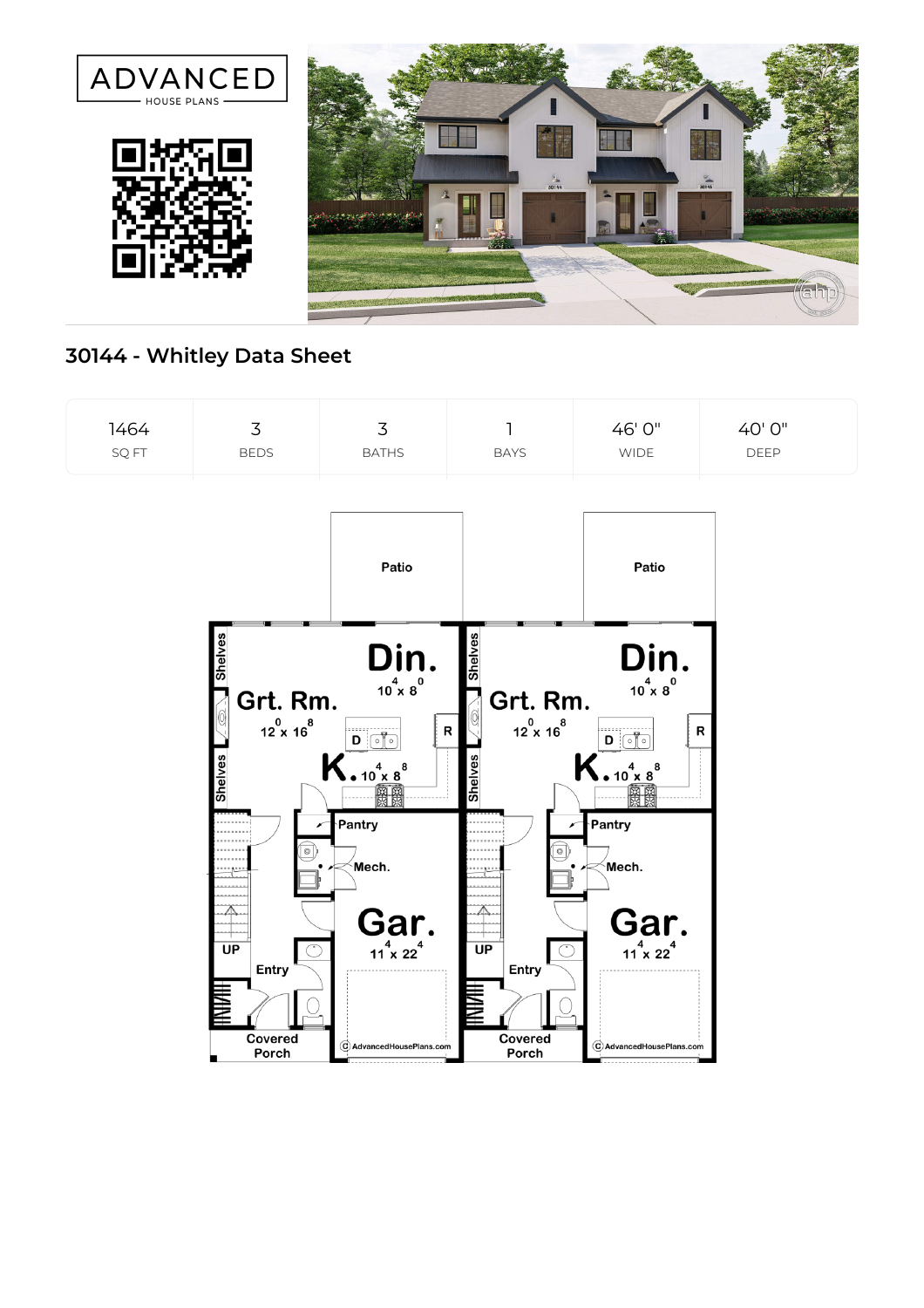

## **Construction Specs**

| Layout                                          |                |
|-------------------------------------------------|----------------|
| Bedrooms                                        | 3              |
| Bathrooms                                       | $\overline{3}$ |
| Garage Bays                                     | $\mathbf{1}$   |
| <b>Square Footage</b>                           |                |
| Main Level                                      | 622 Sq. Ft.    |
| Second Level                                    | 842 Sq. Ft.    |
| Covered Area                                    | 33 Sq. Ft.     |
| Garage                                          | 264 Sq. Ft.    |
| <b>Total Finished Area</b>                      | 1464 Sq. Ft.   |
| <b>Exterior Dimensions</b>                      |                |
| Width                                           | 46' 0"         |
| Depth                                           | 40'0"          |
| Ridge Height<br>Calculated from main floor line | $30'$          |